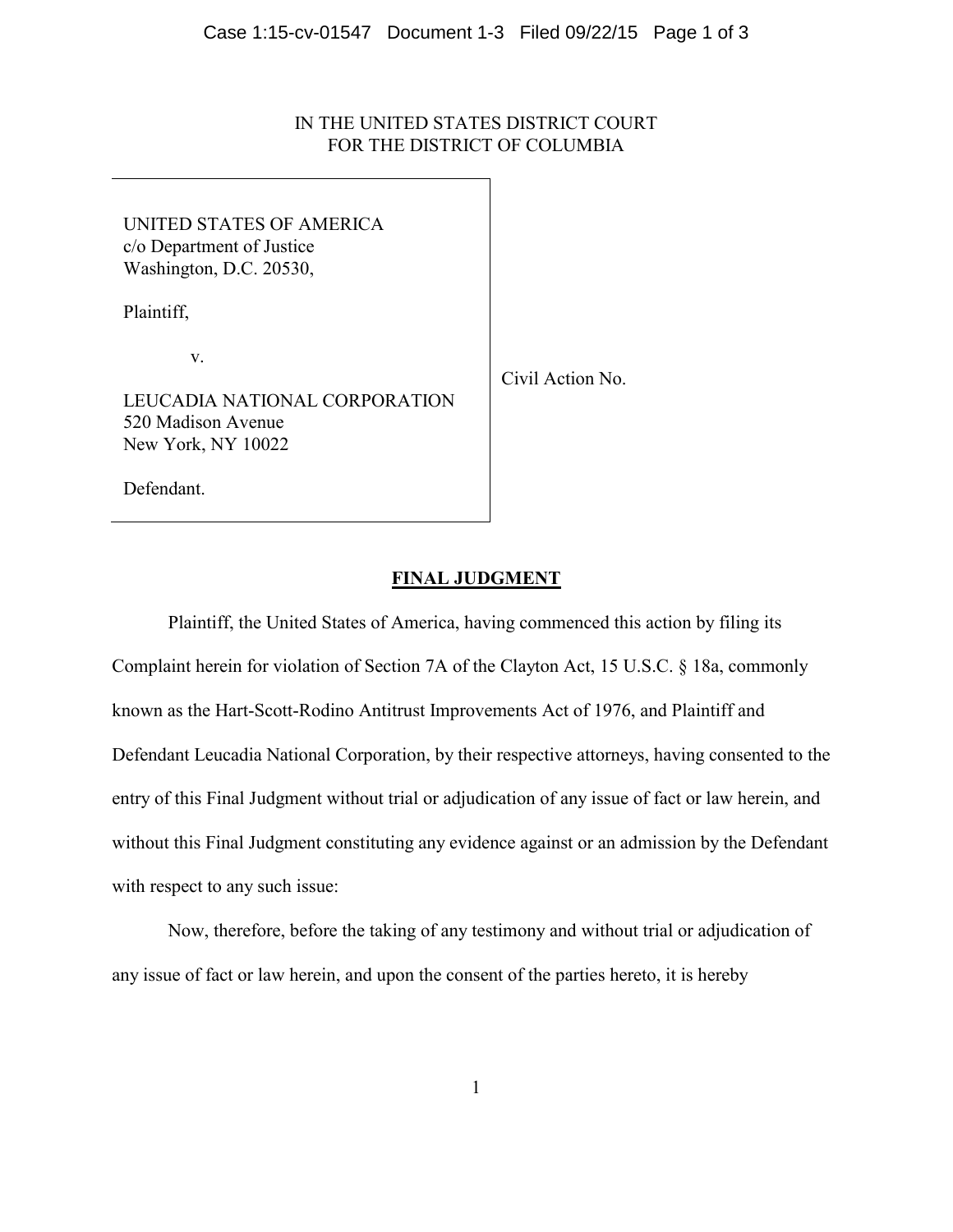Ordered, Adjudged, and Decreed as follows:

# I.

The Court has jurisdiction of the subject matter of this action and of the Plaintiff and the Defendant. The Complaint states a claim upon which relief can be granted against the Defendant under Section 7A of the Clayton Act, 15 U.S.C. § 18a.

#### II.

Judgment is hereby entered in this matter in favor of Plaintiff United States of America and against Defendant, and, pursuant to Section 7A(g)(1) of the Clayton Act, 15 U.S.C.  $\S$  18a(g)(1), the Debt Collection Improvement Act of 1996, Pub. L. 104-134  $\S$  31001(s) (amending the Federal Civil Penalties Inflation Adjustment Act of 1990, 28 U.S.C. § 2461), and Federal Trade Commission Rule 1.98, 16 C.F.R. § 1.98, 61 Fed. Reg. 54549 (Oct. 21, 1996), and 74 Fed. Reg. 857 (Jan. 9, 2009), Defendant Leucadia National Corporation is hereby ordered to pay a civil penalty in the amount of two hundred forty thousand dollars (\$240,000). Payment of the civil penalty ordered hereby shall be made by wire transfer of funds or cashier's check. If the payment is made by wire transfer, Defendant shall contact Janie Ingalls of the Antitrust Division's Antitrust Documents Group at (202) 514-2481 for instructions before making the transfer. If the payment is made by cashier's check, the check shall be made payable to the United States Department of Justice and delivered to:

> Janie Ingalls United States Department of Justice Antitrust Division, Antitrust Documents Group 450  $5<sup>th</sup>$  Street, NW Suite 1024 Washington, D.C. 20530